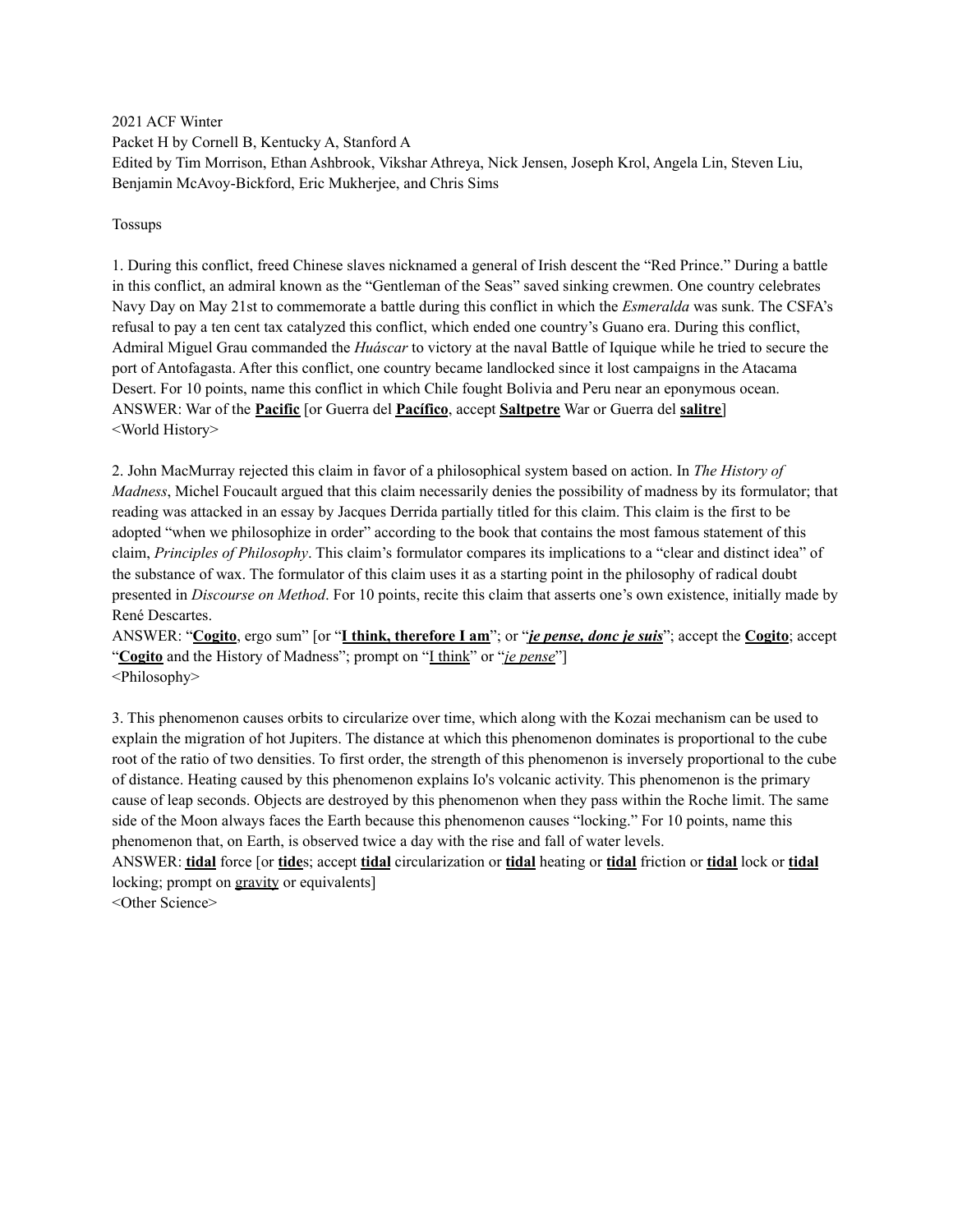4. Fraud investigations into this country's prime minister led to the anti-government "It is up to us!" protests organized by Million Moments for Democracy. That prime minister of this country funneled European Union subsidies into his own Stork's Nest Farm and convention center. That owner of the Agrofert conglomerate led this country's populist ANO party. Because of health concerns, this country's president Miloš ("mee-lohsh") Zeman may be removed from office. In this country's 2021 legislative elections, Petr Fiala's Civic Democratic Party ousted the minority government of Andrej Babiš ("bah-bish"). This is the westernmost country in the Visegrád Group, which also includes Poland, Hungary, and Slovakia. For 10 points, the replacement of the koruna with the euro has been postponed in what country, whose capital is Prague?

ANSWER: **Czech** Republic [or **Czech**ia; or **Česká** republika] <CE/Geo/Other/Pop Culture>

5. A character in this play says "Sirius himself shall fall to dust" during a monologue in front of a lake that is interrupted when a man takes off his hat. Characters shout out numbers during a bingo-like game in an act of this play that ends after a doctor claims that one of his medicine bottles has blown up. In this play, a medallion that reads "If you ever need my life, come and take it" is gifted by an aspiring actress to her object of affection. Two red dots and the smell of sulfur represent Satan in a play [emphasize] *within* this play that is watched by characters like the doctor Dorn. In this play, Masha is in love with a writer who shoots himself in the head after he realizes that Nina will not love him. For 10 points, Konstantin Treplev symbolically shoots the title bird in what play by Anton Chekhov?

ANSWER: *The Seagull* [or *Chayka*] <European Literature>

6. *Note to moderator: Read the answerline carefully.* Pierre Toubert argued that a transition toward these places entrenched the "seigneurie ("sen-yuh-ree") banale" in Lazio. Under Hungary's Árpád dynasty, these places named a class of warriors called iobagiones ("yo-bah-jee-oh-nace"). The Zwinger and enceinte ("ahn-sent") made some of these places "concentric." These places could receive embrasures, merlons, and machicolations. Over 100 of these places were created by Count Fulk Nerra of Anjou, who influenced later examples like Corfe and Gaillard ("gay-yar"). Bishops granted these places "licenses to crenellate." The Normans built "timber" and "enclosure" types of these structures, which gained donjons, portcullises, shell keeps, and battlements to elaborate on their basic motte-and-bailey design. For 10 points, name these fortified residences of medieval royalty. ANSWER: **castle**s [or **château**x forts; accept **keep**s or **donjon**s or **motte-and-bailey** before read; accept **rock**s or **roche**s; accept timber **castle**s or enclosure **castle**s or **castle** warriors; accept **encastellation** or **incastellamento**; prompt on fortifications or fortresses or citadels or bastions or garrisons or royal residences or palaces or similar; prompt on battlements or towers or walls or barbicans or gatehouses by asking "in what larger structure?"] <European History>

7. A "scene and storm trio" from this opera, which Julian Budden described as being "without antecedent," includes an offstage male chorus that wordlessly hums to imitate the wind. A character introduces himself as Gualtier Maldè to another character in this opera, prompting her to sing about his "dearest name" in the aria "Caro Nome." The elderly Count Monterone's warning at the start of this opera prompts the title character to cry "La maledizione!" as his last words. In this opera, Gilda sacrifices herself to save a character from the assassin Sparafucile, which the title character discovers upon hearing a distant reprise of the aria "La donna è mobile." For 10 points, name this Giuseppe Verdi opera titled for a vengeful court jester who works for the Duke of Mantua.

ANSWER: *Rigoletto*

<Other Arts>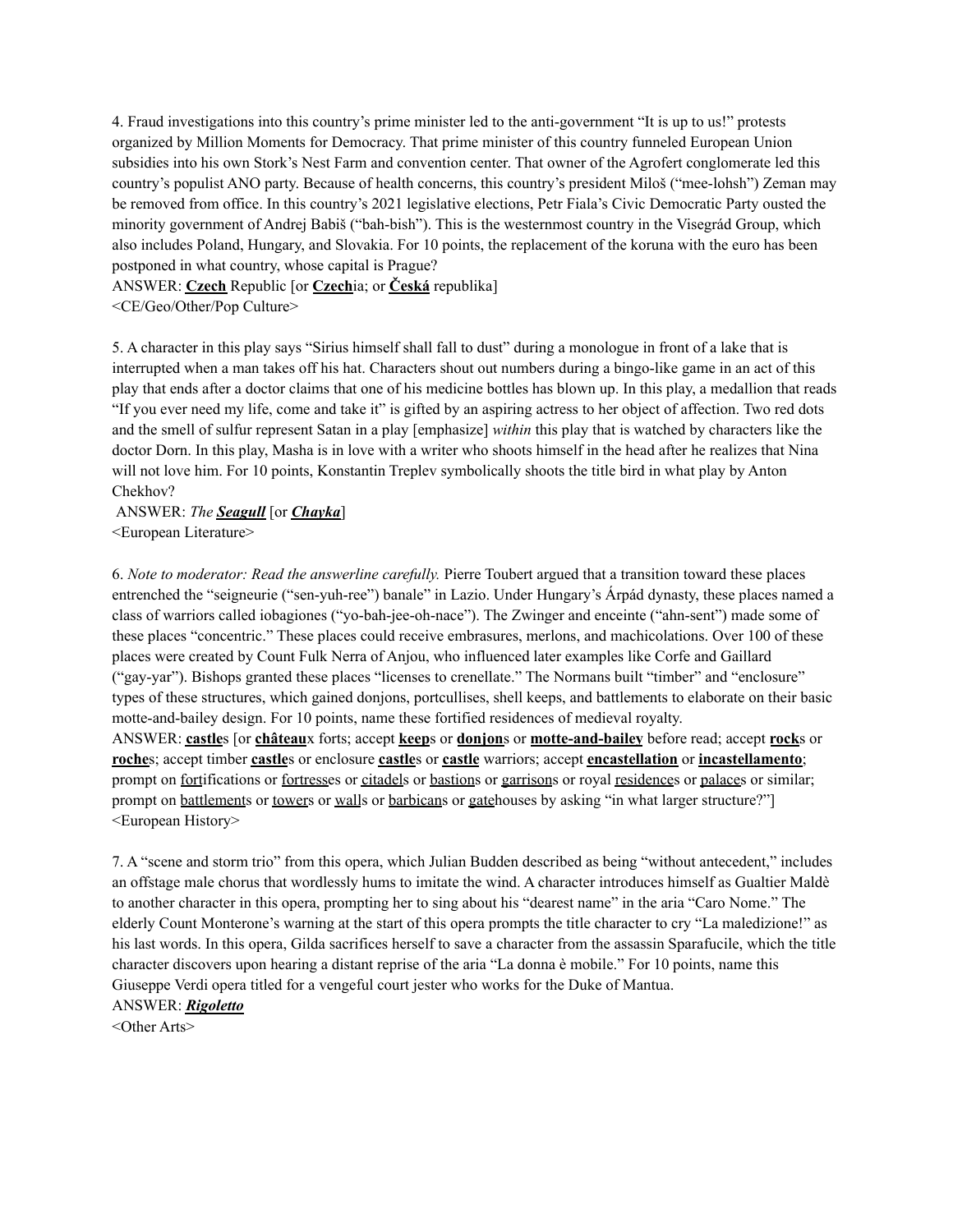8. The product of two carrier densities is given in terms of an exponential of this quantity according to the law of the junction. A value of this quantity that is proportional to temperature is multiplied by the ideality factor in the Shockley equation. Zener diodes can be used as shunts to regulate this quantity since, unlike other diodes, they allow for reverse conduction at lower values of this quantity. Diodes and insulators both fail to exhibit their characteristic properties at this quantity's "breakdown" values. The sum of the changes in this quantity across the components of a circuit loop is zero by one of Kirchhoff's rules. For 10 points, name this quantity that, for a resistor, equals current times resistance by Ohm's law.

ANSWER: **voltage** [accept thermal **voltage** or Zener **voltage** or breakdown **voltage**; accept electric **potential** difference, but do not accept or prompt on "potential energy" or similar] <Physics>

9. *Description acceptable.* A fragmentary poem by Corinna bizarrely attributes proficiency in this skill to Mount Cithaeron. A man who was renowned for this skill had his eyes gouged out after he turned down nine straight nights of intercourse. A figure acquired this skill using an object cursed by Athena after she saw herself with puffed-up cheeks in a mirror. For his proficiency in this skill, the Scythians made Thamyris their king. While trying to teach this skill, Linus was killed by Heracles. This skill was represented by Euterpe, one of the nine Muses. A satyr renowned for this skill was hung upside-down and flayed alive after he lost a contest; that satyr was Marsyas. For 10 points, contests of what skill were often won by Pan using his reed pipes?

ANSWER: **music** [or **sing**ing; accept **instrument** playing; accept anything that suggests being good at **music** or **instrumental performance**; accept proficiency in specific instruments such as the **lyre** or **flute** or **aulos**; prompt on performance; prompt on storytelling or narration; prompt on poetry] <Mythology>

10. While discussing this play, a character in a different work labels this play's author a "Gommorahist" ("guh-MOR-uh-ist") and only concerns himself with this play's many outfits and costume changes. A character in this play who states that "sugar is not fashionable" is enraged when she is given cake instead of bread and butter. Another character in this play writes letters to herself and has an imaginary engagement unbeknownst to her fiancé. In this play, the "curiously bad health" of an "invalid friend" conveniently allows one character to miss social obligations. That character plans to be rechristened by Dr. Chasuble in order to please Cecily Cardew. For 10 points, name this comedy about the Bunburyists Jack Worthing and Algernon Moncrieff, who both claim to have the same name, a play by Oscar Wilde.

ANSWER: *The Importance of Being Earnest* (The first sentence is from *Travesties* by Tom Stoppard.) <British Literature>

11. One of these devices with a bulge near the distal end is named for Ostwald and Folin. A pump is attached to a graduated polystyrene cylinder with a cotton plug in these devices' "serological" type. Multichannel types of these devices handle 8, 12, or 16 samples at once. A novice mistake when using these devices is pushing past the first stop during sample acquisition. "Transfer" examples of these devices are made of a single piece of plastic, while glass ones named for Pasteur are used with a rubber bulb. Fischer and Eppendorf manufacture air displacement types of these devices, which use disposable plastic tips that are ejected into a waste beaker after use. It is generally not recommended to operate these devices by using your mouth to provide the vacuum. For 10 points, name these devices that transfer small amounts of liquid.

ANSWER: **pipet**tes [or **pipettor**; accept specific types such as micro**pipet**tes or serological **pipet**tes or multichannel **pipet**tes or transfer **pipet**tes or Pasteur **pipet**tes; prompt on syringes] <Chemistry>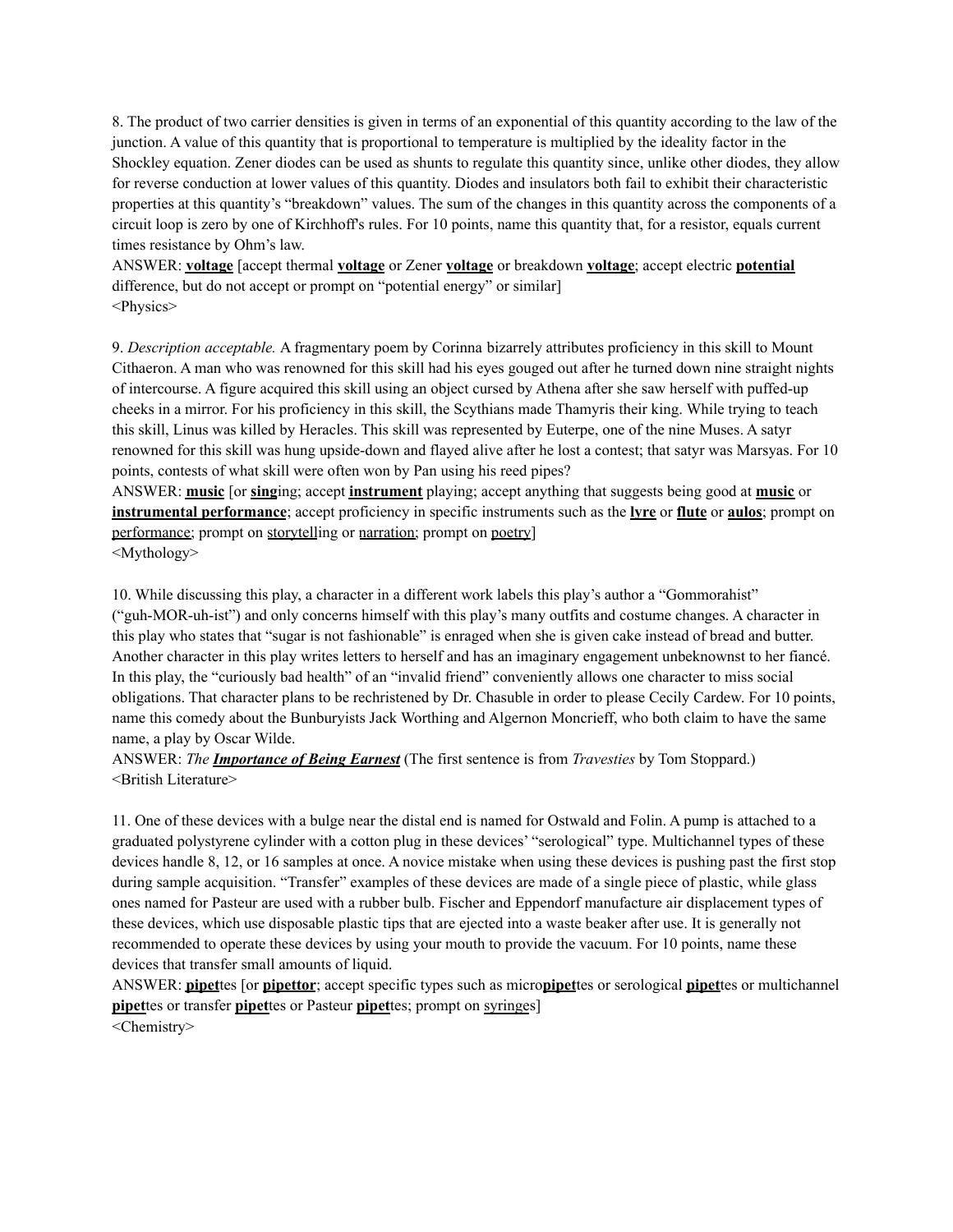12. Many historians believe the earliest evidence of this activity was unearthed from digs at the Jebel Sahaba site in Sudan. Lawrence Keeley argued that this activity occurred in 90 to 95 percent of hunter-gatherer societies, citing the Crow Creek site. For one book, Bill Buford infiltrated and investigated the development of this activity among football fans in England. An "escalator of reason" is one of the forces that has driven the historical decline in this activity according to Steven Pinker's *The Better Angels of Our Nature*. Napoleon Chagnon reported high levels of this activity among the Yanomami people of the Amazon, and thus claimed to have disproven the notion of a "noble savage." For 10 points, sectarian tensions can erupt into what aggressive interpersonal activity involving clubs or knives?

ANSWER: **violence** [accept **war**fare or **raid**ing or **murder** or **massacre**s or **assault** or **violent** crime or **fight**ing or word forms; prompt on crime]

<Social Science>

13. In a poem, the speaker compares this person's name to his own and laments that "I am a wandering, bitter shade" and "Closed to me are the portals of fame." That Helen F. Moore parody was written in response to a poem titled for this person, which describes the dead lying "wrapped in silence so deep and still" while the "watchful night-wind" whispers "All is well!" This person gives "a cry of defiance and not of fear" that echoes "in the hour of darkness and peril and need." A poem about this man is narrated by the landlord of the Wayside Inn and is set "on the Eighteenth of April in Seventy-Five." For 10 points, "Listen, my children, and you shall hear" begins a Henry Wadsworth Longfellow poem about what American revolutionary's "midnight ride?" ANSWER: Paul **Revere** [or **Paul** Revere; accept "Paul **Revere**'s Ride"] <American Literature>

14. This good was supplied for export by the penestai, who were viewed as the natives of Thessaly. Athenian women could not enter a contract worth more than one medimnos of this good, which was processed at a special emporion in Piraeus. By 480 BCE, this good was the main export of Tauris, Pontus, and other Greek colonies on the Black Sea. This good and its associated darnel may have given psychoactive properties to kykeon. From 58 BCE, populares like Clodius Pulcher provided this good as a free "cura" or "dole" personified by the goddess Annona. By volume, this was the main good stored in horrea after its production by the class that led the first two Servile Wars on Sicilian latifundia. This was the main product grown by Spartan helots. For 10 points, ancient Greek and Roman diets relied on what staple crops, like durum and barley?

ANSWER: **grain** [or **cereal**s or **corn**; accept bread **wheat** or **durum** wheat or **emmer** wheat or *Triticum* or **barley** or *Hordeum vulgare* before any are read; accept **grain** dole or Cura **Annona**e before read; or **sito**s or **frumentum** or **fruges**; prompt on <u>food</u> or alimenta or similar; prompt on <u>bread</u> or panem or porridge or similar by asking "made from what crop?"; prompt on ergot or *Claviceps* or fungus by asking "infecting what ingredient?"] <Other History>

15. Ethel Smyth wrote a piece of this type as an anthem for the WSPU to replace the "Women's Marseillaise." A piece of this type features the melody "E flat, E flat, D flat-C-C, B-C-C," which is accompanied by *obbligato* piccolo trills in its last rendition; that piece is the basis for a virtuosic piano transcription by Vladimir Horowitz. In pieces of this type, a soft *trio* section is typically followed by a "break strain." Czech composer Julius Fučík ("YOO-lee-oos FOO-cheek") is best-known for a piece of this type that ostensibly depicts gladiators. A piece of this type was written for the ceremony of an essay contest sponsored by the *Washington Post*. For 10 points, *Semper Fidelis* and *The Stars and Stripes Forever* are examples of what type of piece, whose "king" was John Philip Sousa? ANSWER: **march** [accept *Women's March*]

<Classical Music>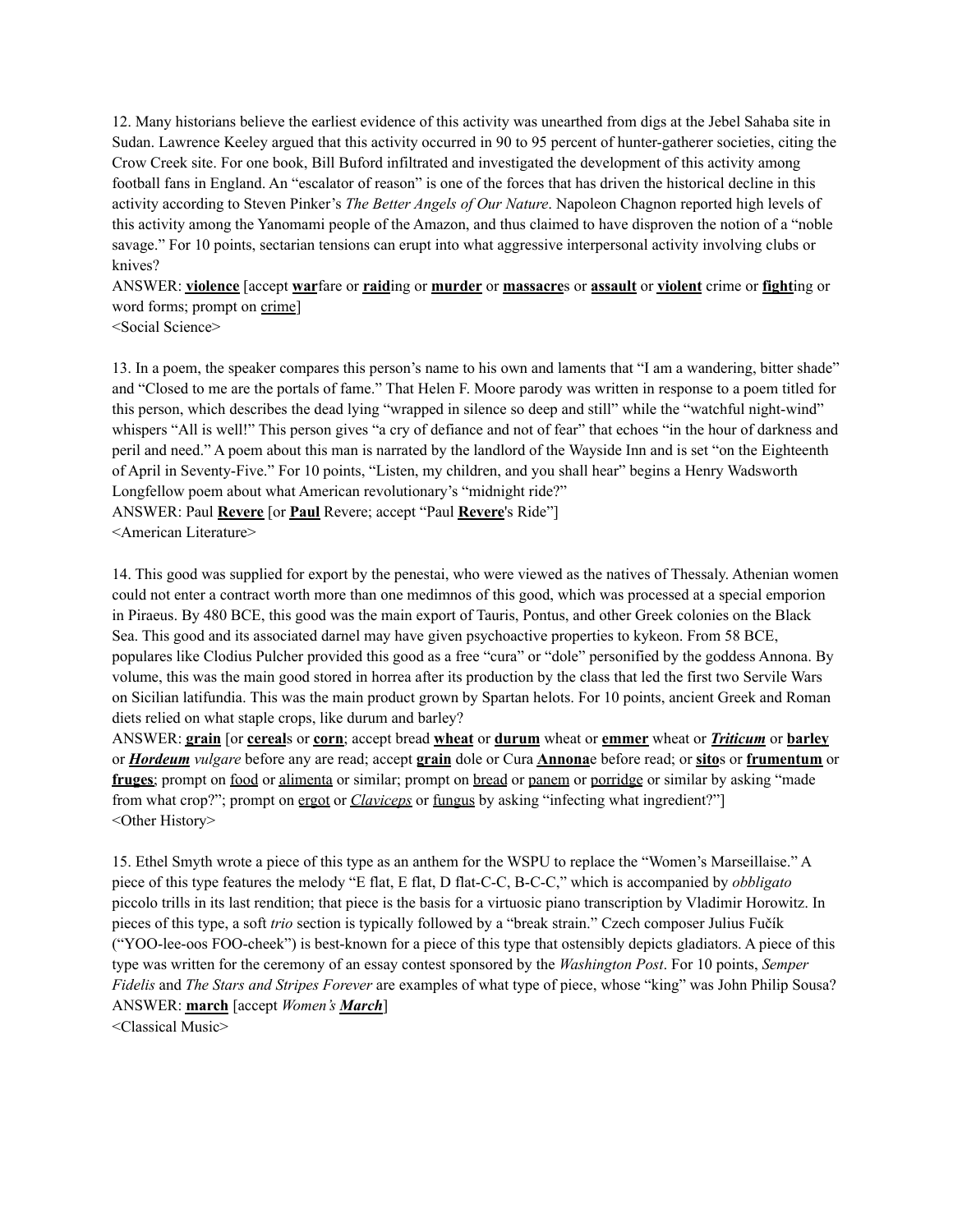16. One pathway that occurs exclusively within this complex relies on both PGR5 and PGRL1 and is sensitive to antimycin A. A threonine phosphorylation event on LHCII ("L-H-C-2") causes it to begin to interact with this complex in order to offset an imbalance in input. Ycf3 and Ycf4 are required for the assembly of this complex, which is homologous to a P840-containing complex found in green sulfur bacteria. In this complex, FX, FA, and FB shuttle electrons to ferredoxin, which in turn shuttles them to an oxidoreductase ("oxido-reductase") to form NADPH in the noncyclic pathway. This complex contains a P700 center, which is a dimer of chlorophyll-*a* molecules. For 10 points, name this complex in the thylakoid membrane, which receives electrons from a later-discovered complex during the light reactions of photosynthesis.

ANSWER: **photosystem I** [or **PSI**; do not accept or prompt on "photosystem II"] <Biology>

17. Eugene Bullard practiced this occupation with his monkey Jimmy after he won a bet that France would allow him to train for it as a Black man. The statistician Abraham Wald used this occupation to study survivorship bias. "Close support" may be provided by this occupation, which Henry Post taught to a section of the Signal Corps at Fort Sill. John C. Robinson founded the training program for this occupation's "Red Tails." It's not baseball, but Bessie Coleman performed in this occupation's "barnstorming" shows. A facility in Milwaukee is named for Billy Mitchell, the "father" of this career path's branch of the U.S. military. This occupation's Black Tuskegee unit operated fighters like Thunderbolts and Warhawks. For 10 points, craft like B-52s are central to what occupation of Amelia Earhart?

ANSWER: **aviator**s [or fighter **pilot**s or **flyboy**s or **aeronautic**s or equivalents; accept Tuskegee **Airmen**; accept **air**craft or United States **Air** Force or **USAF**; accept close **air** support or **air** shows; accept **Aviation** Section; prompt on soldiers or military or generals or similar; prompt on strategic bombers; prompt on Signal Corps before read] (John C. Robinson was the "Brown Condor" who founded the Tuskegee aviation program.) <American History>

18. This painting was displayed at the Royal Academy alongside a painting of the same subject, subtitled "And He Will Not Come Back Again," by Arthur Hughes. This painting was created at the same time and place that its artist's friend painted *The Hireling Shepherd*. A botany professor allegedly instructed students with the detailed depictions of the Hogsmill River in this painting, including some poppies that symbolize death. A 50-pound doctor's bill was demanded from this painting's artist after Elizabeth Siddal became ill while modeling for it in a cold bathtub. The title woman holds her hands face-up and looks upward out of a Danish river in this painting by a Pre-Raphaelite. For 10 points, name this John Everett Millais painting titled for a female character from *Hamlet* who drowns.

### ANSWER: *Ophelia*

<Painting/Sculpture>

19. Likely-forged memoirs claimed that this religion was founded with help from the diplomat Dimitri Dolgorukov. Laura Clifford Barney's conversations with a leader of this religion are recorded in the book *Some Answered Questions*. The history of this religion is described in the book *God Passes By*. The book *The Dawn-Breakers* describes this religion's eighteen "Letters of the Living." A [emphasize] *predecessor* of this religion predicted "He whom God shall make manifest" in a set of two books called the *Bayán*. The holy scripture of this religion includes the *Book of Certitude* and the *Kitab-i-Aqdas*, which was written in Acre, near this religion's center in Haifa. For 10 points, name this religion based on Bábism, which was founded by Bahá'u'lláh ("buh-HAH-oo-lah"). ANSWER: **Bahá'í** Faith [or **Baha'ism**] <Religion>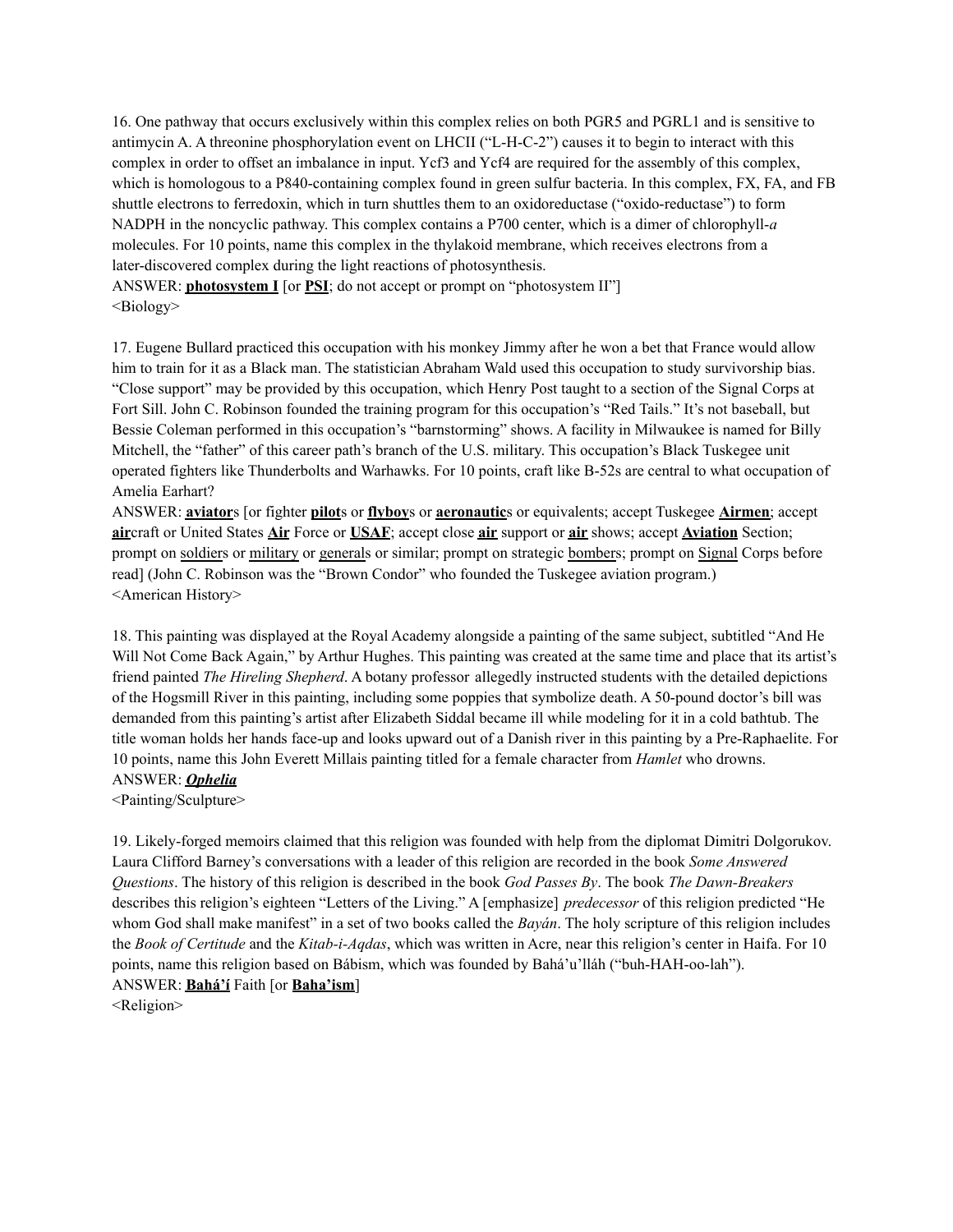20. An author from this country wrote about a medicine man who disfigures a rich emigrant farmer in the novel *The Promised Land*. An author from this country recommended describing "rainbows or renaissances" in a *Granta* essay titled "How to Write About [his continent]." An author from this home country of Grace Ogot described a "cultural bomb" in a book that reproduces part of his play about a shoe factory owner's son's wedding with Gathoni, *I Will Marry When I Want*. An author from this country, who wrote a novel about Mugo's betrayal of the revolutionary Kihika, described his abandonment of English in his book *Decolonizing the Mind*. For 10 points, name this home country of the author of *A Grain of Wheat*, Ngũgĩ wa Thiong'o ("GOO-ghee wah thee-ON-go"), who now writes in Kikuyu.

ANSWER: **Kenya** [or Republic of **Kenya**; or Jamhuri ya **Kenya**] (The unmentioned author is Binyavanga Wainaina.)

<World Literature>

21. In a novel titled for this event, a man standing by a grave muses: "men's courses will foreshadow certain ends... but if the courses be departed from, the ends will change." A set of five novels named for this event were fan favorites at their author's 1858 reading tour and include *The Haunted Man* and *The Cricket on the Hearth*. In a novel titled for this event, a man quips "there's more of gravy than of grave about you" while talking to his guilt-stricken former business partner. That man asks "are there no prisons? Are there no workhouses?" in the first "stave" of a novella titled for this event, which ends by quoting the prayer "God bless Us, Every One!" made by Tiny Tim. For 10 points, three ghosts show past, present, and future instances of what event to Scrooge in a Charles Dickens novella?

ANSWER: **Christmas** [or **December 25**th; accept *A Christmas Carol*; accept **Christmas** Eve; prompt on winter holidays or Yule]

<British Literature>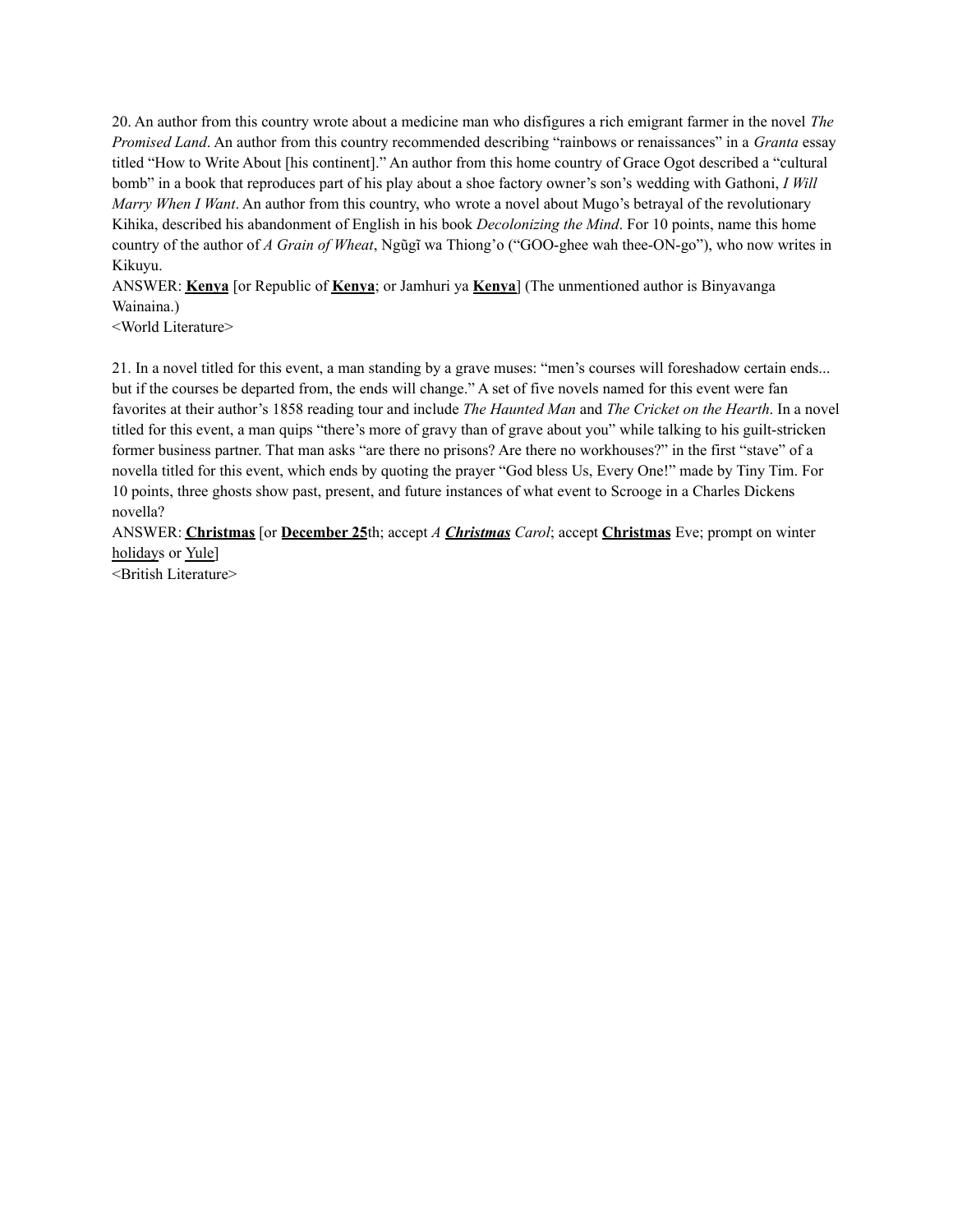#### Bonuses

1. A poem by this author exclaims "Let them weep! let them weep!" and describes children who are "binding up their hearts away from breaking, / With a cerement from the grave." For 10 points each:

[10h] Name this poet who criticized child labor conditions in the poem "The Cry of the Children." This poet also wrote the abolitionist dramatic monologue "The Runaway Slave at Pilgrim's Point."

ANSWER: **E**lizabeth Barrett **Browning** [or Elizabeth **Barrett** Browning or Elizabeth **Barrett** Moulton-Barrett; prompt on Browning]

[10e] "A little black thing among the snow" cries "weep! 'weep!" in this poet's "The Chimney Sweeper" which is collected in his *Songs of Innocence and of Experience*.

ANSWER: William **Blake**

[10m] An author with this surname wrote about a boy who escapes from an industrial mill in the novel *Michael Armstrong, the Factory Boy*. Another author with this surname wrote the *Chronicles of Barsetshire* series. ANSWER: **Trollope** [accept Frances Milton **Trollope**; accept Anthony **Trollope**] <British Literature>

2. Lorentz boosts can be parameterized with an angle described by this adjective. For 10 points each: [10m] Give this adjective that also describes the rotations of Minkowski space that Lorentz boosts represent. Functions described by this adjective are notated by adding the letter "h" to the shortened names of trig functions. ANSWER: **hyperbolic** [accept word forms such as **hyperbola**]

[10h] This quantity is the hyperbolic angle associated with a particular Lorentz boost. This quantity is equal to the inverse hyperbolic cosine of the Lorentz gamma factor and, unlike velocity, is additive between reference frames. ANSWER: **rapidity**

[10e] In hyperbolic motion, a form of this quantity equal to the proper time derivative of rapidity is constant. That form of this quantity is the same for all observers, in contrast to its usual definition as the time derivative of velocity. ANSWER: **acceleration** [accept proper **acceleration** or coordinate **acceleration**; prompt on *a*] <Physics>

3. A book titled for the "Social Life" of this good in China reports that the Chénghuà ("chung-hwah") Emperor launched an expedition to acquire it in 1483. For 10 points each:

[10h] Name this good used in traditional Chinese medicine that was said to be equal in worth to gold, according to Xú Bólíng. China imported variants of this good named for Indian regions such as Malwa and Patna.

ANSWER: **opium** [or **af-yong**; or **yingsu**; or **jīsù**; prompt on poppies; do not accept or prompt on "opiates"] [10m] *The Social Life of Opium in China* recounts how people would use opium with prostitutes on "flower boats" in this city. Trade that took place in this city's Thirteen Factories was regulated by a system named for this city. ANSWER: **Canton** [or **Guǎngzhōu** or **Kwangchow**; accept **Canton** system]

[10e] The Chénghuà Emperor sent one of these people, referred to as "Zhōng Guì," to procure opium from western provinces. Many court officials, such as Zhèng Hé ("jung huh"), were these people who underwent castration. ANSWER: **eunuch**s [or **tài jiàn**]

<World History>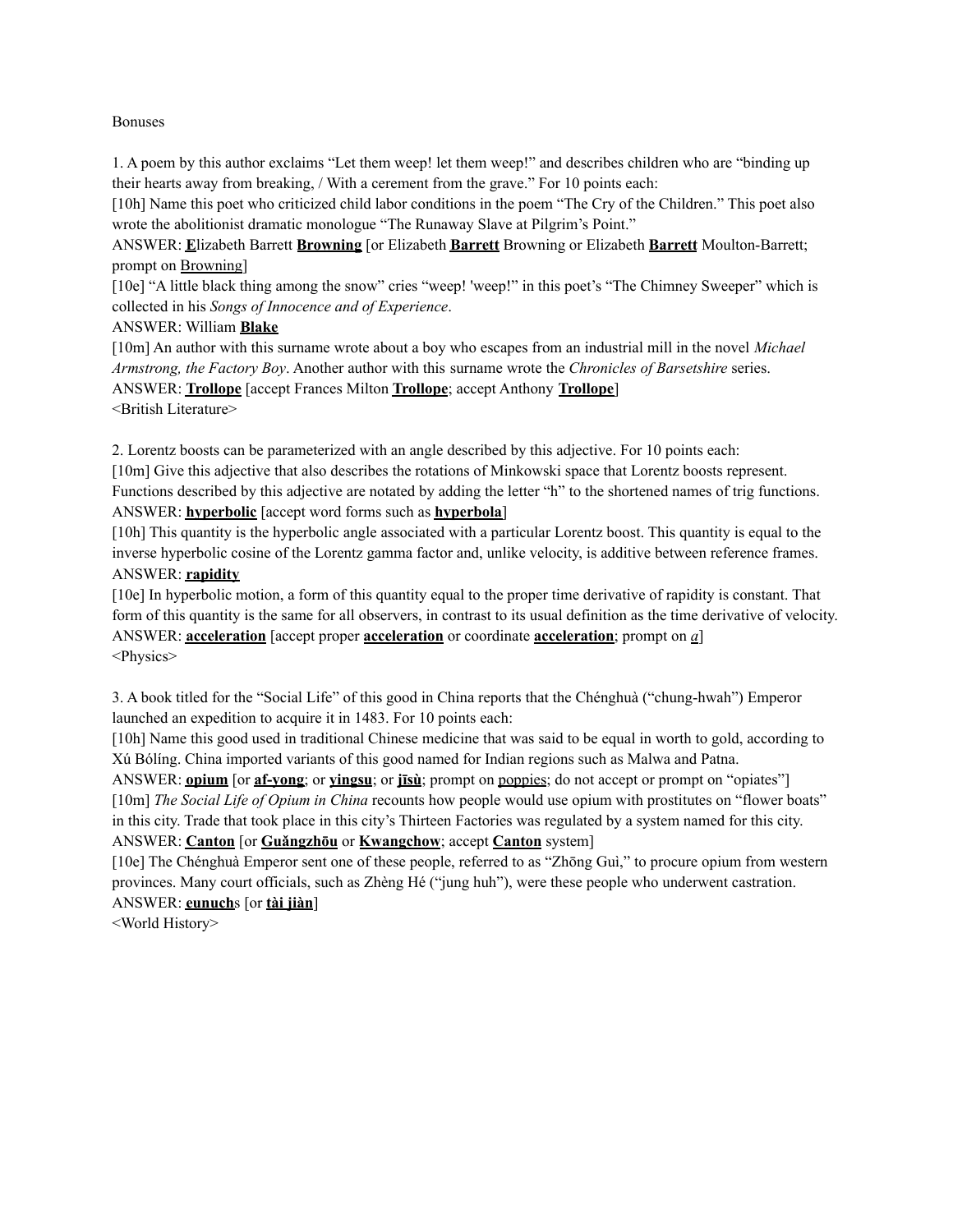4. This dialogue contains some arguments of its real-life title character, such as the distinction between the propositions "the one is" and "the one is not." For 10 points each:

[10h] Name this dialogue whose title character debates with Aristoteles and a young Socrates. In a famous argument, this dialogue draws an infinite regress from applying the one-over-many principle to largeness. ANSWER: *Parmenides* (The argument in the second line is the Third Man Argument.)

[10m] The real-life Parmenides founded a school of philosophy named for this city. A philosopher from this city

conceived of supertasks in a thought experiment that concerns a race between Achilles and a tortoise.

ANSWER: **Elea** [or the **Elea**tic School; accept Zeno of **Elea**]

[10e] Parmenides uses the Third Man Argument to contradict Socrates's explanation of these things. These Platonic essences include "The Good," which is represented by the Sun in the Allegory of the Cave.

# ANSWER: **Form**s [or *eidos* or *eide*; accept **Idea**s]

<Philosophy>

5. Answer the following about the Atlantic Seaboard fall line, where rivers that flow to the Atlantic Ocean form rapids, for 10 points each.

[10h] The Atlantic Seaboard fall line separates this plateau region of the Eastern United States from the coastal plain to its east. This region stretches from around New York to Alabama.

ANSWER: **Piedmont** region [accept specific states before "Piedmont" such as North Carolina **Piedmont**; accept **Appalachian Plateau**; prompt on Appalachia; do not accept or prompt on "Appalachians"]

[10e] These structures were often built to circumvent the navigational difficulties produced by the fall line. One of these structures named for Lake Erie connects Albany to Buffalo.

ANSWER: **canal**s [accept Erie **Canal**; prompt on artificial waterways or channels]

[10m] This city also lies on the fall line of the Schuylkill ("SKOO-kill") River, which along with the Delaware River bounds the grid plan of this city.

## ANSWER: **Philadelphia** [or **Philly**]

<CE/Geo/Other/Pop Culture>

6. Refractory cases of this condition may be treated by hypoglossal ("hypo-glossal") nerve stimulation, in which tongue muscle movement can be synchronized with a patient's breathing. For 10 points each:

[10e] Name this sleep-related breathing disorder characterized by recurrent episodes of obstruction in the upper airway that prevent breathing during sleep. CPAP ("C-pap") machines are an effective treatment for this condition. ANSWER: obstructive sleep **apnea** [or **OSA**]

[10h] If untreated, chronic obstructive sleep apnea may cause this arrhythmia that can be treated by rate or rhythm control. The CHA2DS2-VASc score is used to determine if people with this arrhythmia should be anticoagulated.

# ANSWER: **atrial fibrillation** [or **A-fib** or **AF**]

[10m] OSA occurs in 50 percent of patients with this disorder, whose sufferers often have a single transverse palmar crease. Patients with this disease have a high incidence of Alzheimer's due to having an extra copy of APP.

ANSWER: **Down**'s Syndrome [or **trisomy 21**; prompt on trisomy]

<Biology>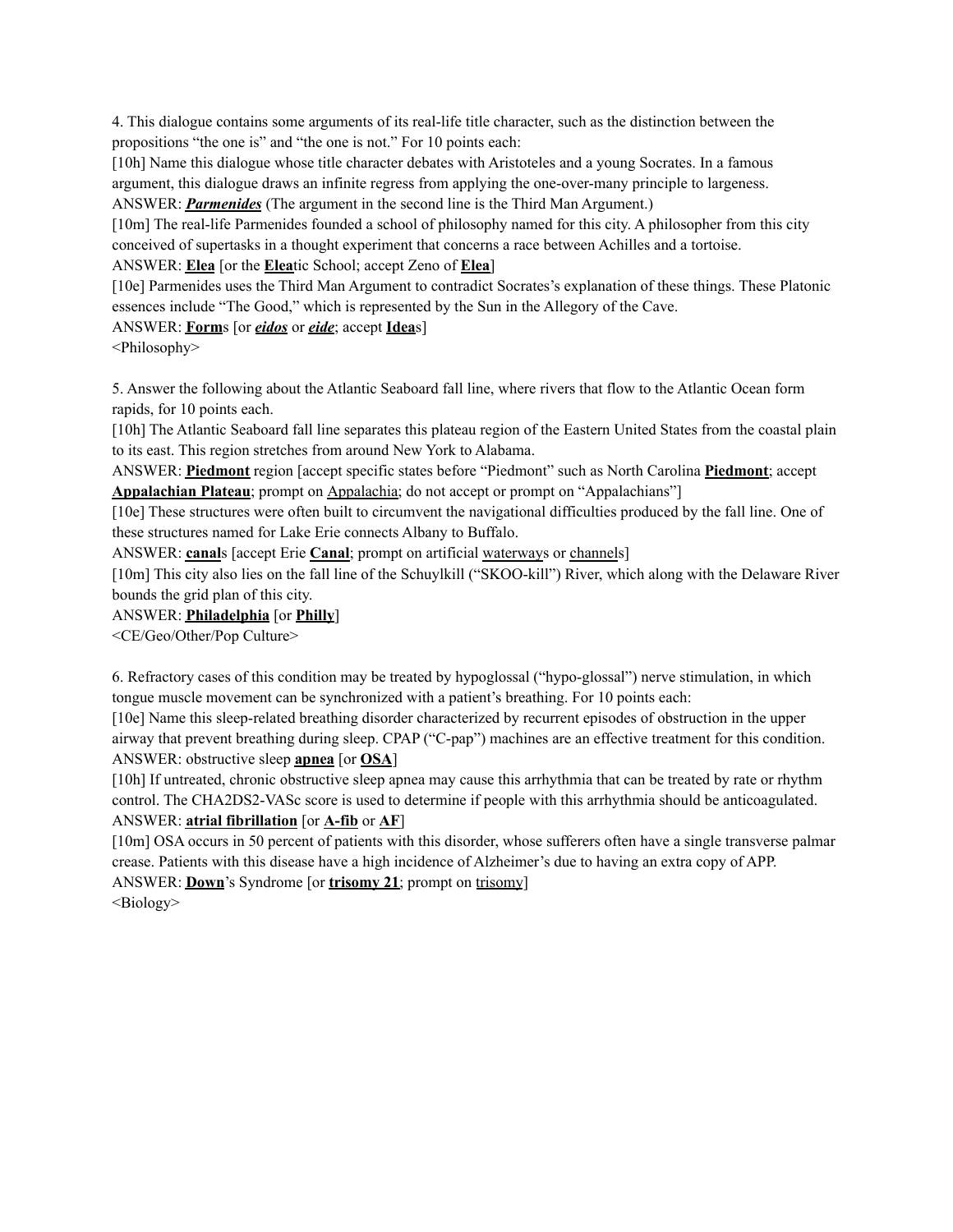7. The Agra Famine motivated the Ganges Canal built under this leader, who connected India by telegraph and rail, followed "Wood's despatch" to implement English education, and names a square in Calcutta. For 10 points each: [10h] Name this 1848–1856 Governor-General of India whose "non-regulation system" tolerated local laws. Despite Rani Kittur Chennamma's 1824 rebellion, this later leader formalized the doctrine of lapse to annex princely states. ANSWER: Lord **Dalhousie** [or James Broun-**Ramsay**; or 1st Marquess of **Dalhousie**; or Lord **Ramsay**; or Earl of

## **Dalhousie**; accept **Dalhousie** Square]

[10m] Lord Dalhousie annexed Jhansi, whose Rani Lakshmibai refused to perform this act after her defeat. Maratha sardars and Ram Mohan Roy pressured Lord Bentinck to ban this self-immolation practiced by Rajput women. ANSWER: **sati** [or **suttee**; accept **jauhar** or **juhar**; prompt on widow-burning]

[10e] Sati became a cause célèbre in Britain due to sensational accounts from people in this profession, like William Carey and James Peggs. These people converted many Adivasi in Odisha and Manipur to Christianity.

ANSWER: Christian **mission**aries [accept specific denominations like Baptist **mission**aries; prompt on preachers or clergy or evangelists or similar answers]

<Other History>

8. This scholar was inspired by the *Annales* school's emphasis on long-term historical processes to develop his best-known analytical framework. For 10 points each,

[10h] Name this historical sociologist who posited a contrast between core, semi-periphery, and periphery in his multi-volume work *The Modern World-System*.

ANSWER: Immanuel **Wallerstein** [or Immanuel Maurice **Wallerstein**]

[10m] Wallerstein claimed that the collapse of feudalism precipitated the rise of the modern world-system during a "long" definition of this century. Two years in the century that [emphasize] *preceded* this one are the subject of books by Charles C. Mann.

ANSWER: **16**th century [or **1500**s CE] (Those Charles C. Mann books are *1491* and *1493*.)

[10e] This phenomenon, in which workers specialize in aspects of the production process, is a key force in world systems theory. In *The Wealth of Nations*, Adam Smith explained this concept with the example of a pin factory. ANSWER: **division** of **labor**

<Social Science>

9. In a novel by this author, a woman who translates the poetry of William Blake takes revenge on local hunters who killed her dogs. For 10 points each:

[10m] Name this Polish author who received the Nobel Prize in Literature in 2018. 116 unrelated vignettes make up her 2017 novel *Flights*.

ANSWER: Olga **Tokarczuk** ("taw-CART-shook") [or Olga Nawoja **Tokarczuk**]

[10h] In this novel by Tokarczuk, Janina ("ya-NEE-na") kills five local men for hunting around her village. This novel takes its title from one of William Blake's "Proverbs of Hell."

## ANSWER: *Drive Your Plow Over the Bones of the Dead* [or *Prowadz swoj plug przez kosci umarlych*]

[10e] In *Drive Your Plow Over the Bones of the Dead*, Janina's dead neighbor shares his name with this creature. Wisława Szymborska's ("vee-SWAH-vah shim-BOR-skah's") collection *Calling Out to Yeti* is titled for a creature similar to this North American cryptid.

ANSWER: **Bigfoot** [or *wielka stopa*; accept **Sasquatch**] <European Literature>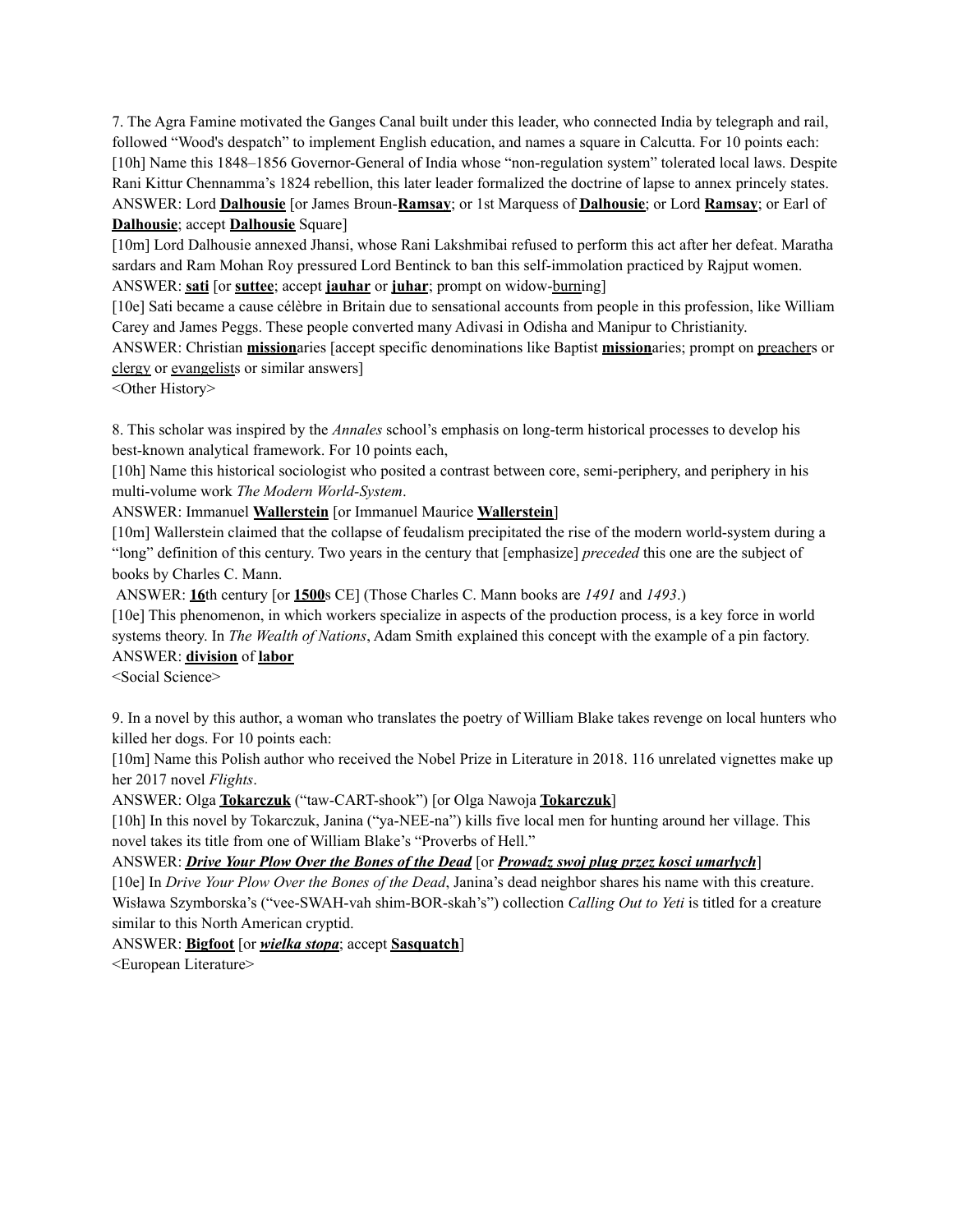10. Answer the following about Leonard Bernstein's breakthrough performance in November 1943, when he conducted the New York Philharmonic after the scheduled conductor, Bruno Walter, became ill. For 10 points each: [10h] Before the concert, Walter briefly explained a few difficult passages of this set of "fantastic variations" to Bernstein from his sickbed. Bleating sheep are represented using flutter-tongued horns in this tone poem.

ANSWER: *Don Quixote* (by Richard Strauss) [or *Don Quixote: Fantastic Variations on a Theme of Knightly Character*; or *Don Quixote: Phantastische Variationen über ein Thema ritterlichen Charakters*]

[10e] The concert took place at this famous venue in Midtown Manhattan. Originally called "Music Hall," this venue was later named after its benefactor, a steel industry titan and philanthropist.

### ANSWER: **Carnegie** Hall

[10m] The first piece on the program was this German composer's *Manfred* overture. Bernstein made numerous recordings of this composer's four symphonies, the first of which is nicknamed "Spring."

### ANSWER: **R**obert **Schumann** [prompt on Schumann]

<Classical Music>

11. One work from this group of paintings shows the title animal staring up out of a muddy mass in which it is buried up to its neck. For 10 points each:

[10m] Name this group of paintings, which includes *The Dog* as well as murky works like *Witches' Sabbath*. These paintings originally adorned the walls of the "House of the Deaf Man."

ANSWER: The *Black Paintings* [or Las *pinturas negras*]

[10e] Muddy colours characterize the *Black Paintings*, which were secretly painted by this Spanish artist of *The Third of May, 1808*.

ANSWER: Francisco **Goya** [or Francisco José de **Goya** y Lucientes]

[10h] Another of the *Black Paintings* shows two men up to their knees in mud who, according to the painting's conventional title, are having a "Fight" with these specific weapons.

ANSWER: **cudgel**s [or **clubs** or **garrotazo**s; accept *Fight with Cudgels* or *Duel with Cudgels* or *Fight to the Death with Clubs* or *Rina a garrotazos*]

<Painting/Sculpture>

12. This people's women, like the Ottoman consort Bedrifelek Kadın and the Safavid ambassador Teresa Sampsonia, were stereotyped as "beauties" in 19th-century cosmetics ads. For 10 points each:

[10h] Name this confederation of twelve Muslim tribes whose homeland is now a republic within Krasnodar Krai. After a century of conflict, the Russian Empire massacred and expelled over a million of these people in a genocide. ANSWER: **Circassian**s [or **Cherkessian**s; accept **Circassian** genocide; or **Adyghe** or **Adyghe** Autonomous Oblast or Republic of **Adyge**a or similar; accept **Abzakh**s or **Besleney** or **Bzhedug** or **Chemirgoy** or **Hatuqwai** or **Kabardia**ns or **Mamkhegh** or **Natukhaj** or **Shapsug** or **Ubykh** or **Yegeruqwai** or **Zhaney** or variants of those names; accept the related **Abkhaz**ians or **Abazin**s or variants]

[10m] The Circassian and Murid Wars took place along the "military road" from Vladikavkaz, Ossetia to this former Bagrationi ("buh-gruh-tee-AH-nee") Kingdom. Lavrentiy Beria and the leader who ordered the Katyń massacre were born in this country.

ANSWER: **Georgia** [or **Sakartvelo**; or **Kartvelia**; accept **Georgia**-Imeretia Governorate; prompt on Caucasus Viceroyalty or Russian Empire or Rossiyskaya Imperiya] (The leader was Joseph Stalin.)

[10e] The book *Borderlands Orientalism* argues that Russians held Georgians from Kakheti in high esteem for resisting a Caucasian state led by Avars with this title, like Shamil. These religious authorities lead Islamic worship. ANSWER: **imam**s [accept the Caucasian **Imam**ate; accept **Imam** Shamil; accept **dīvān**] <European History>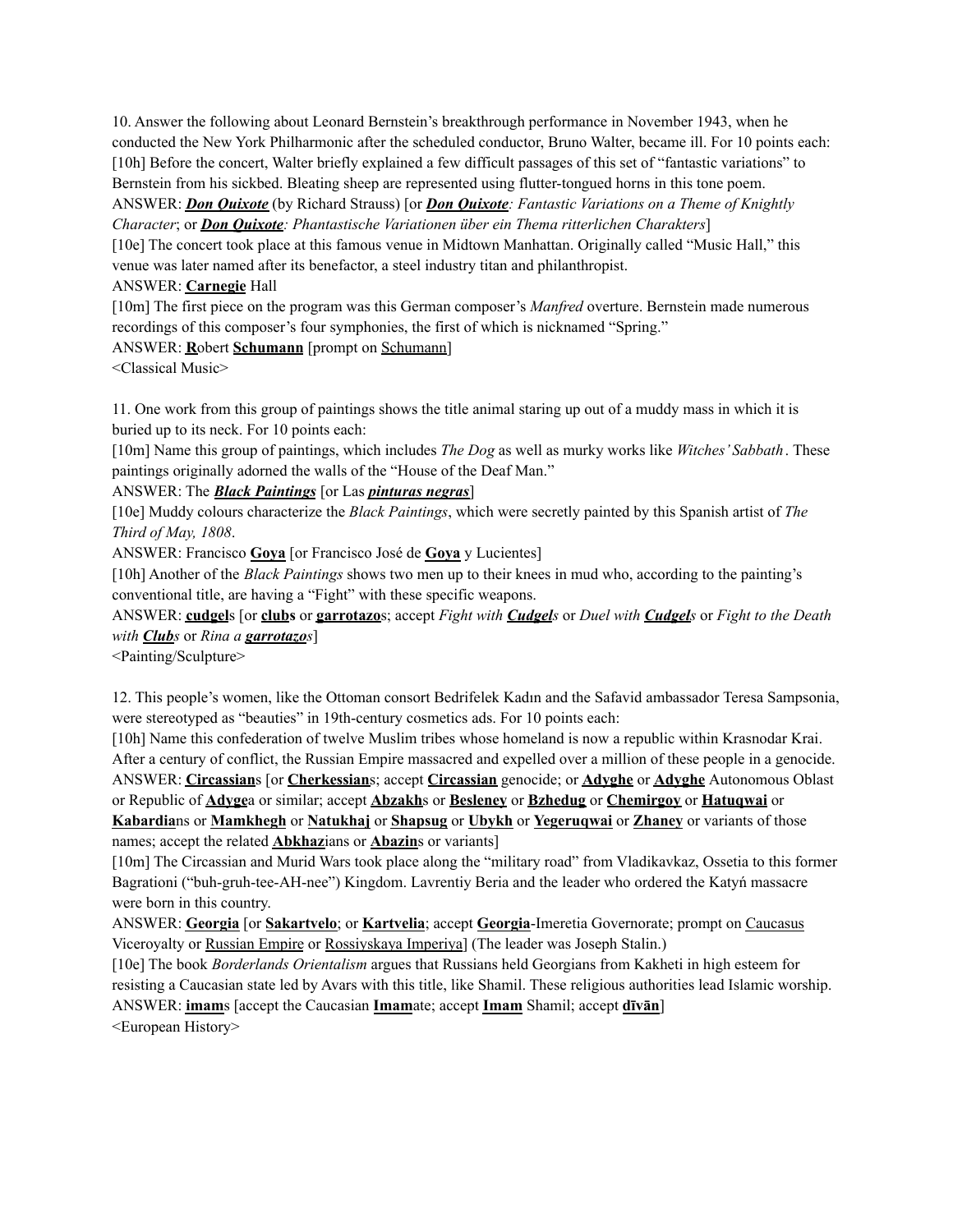13. An essay in this collection criticizes the "sterile and distressing eroticism" of Otto Preminger's film *Carmen Jones*, an adaptation of Georges Bizet's *Carmen* with an all-Black cast. For 10 points each:

[10m] Name this collection that is partly titled for a Richard Wright novel about Bigger Thomas. This collection's essay "Everybody's Protest Novel" argues that Wright's novel is "trapped by the American image of Negro life." ANSWER: *Notes of a Native Son*

[10e] This author of *Notes of a Native Son* wrote about John Grimes's relationship with the church in his novel *Go Tell It on the Mountain*.

ANSWER: James **Baldwin** [or James Arthur **Baldwin**; accept Jimmy **Baldwin**]

[10h] Baldwin's collection *The Fire Next Time* contains "My Dungeon Shook" and this other essay about Baldwin's dinner with Elijah Muhammed, where Muhammed spoke of his mission "to return 'the so-called Negro' to Islam." ANSWER: "**Down at the Cross**" [or "**Letter from a Region in My Mind**"]

<American Literature>

14. A common example of this class of reactions alters 1,5-dienes and is named after Arthur Cope. For 10 points each:

[10h] Name this subclass of pericyclic reactions, in which the pi bonds in the ring are translocated and one sigma bond is formed at the expense of another.

ANSWER: **sigmatropic** rearrangements [or **sigmatropic** reactions; prompt on Cope rearrangement]

[10m] This scientist names a [3,3]-sigmatropic rearrangement that forms an unsaturated carbonyl from an allyl ("uh-LEEL") vinyl ether. He also names a condensation which combines two esters into a beta-ketoester.

ANSWER: Rainer Ludwig **Claisen** [accept **Claisen** condensation or **Claisen** rearrangement]

[10e] The product of the Claisen condensation can be treated with heat, which causes it to decarboxylate and release this gas. Humans exchange this gas for oxygen.

ANSWER: **carbon dioxide** [or **CO**₂ ("C-O-2")]

<Chemistry>

15. At the beginning of creation, this god is described flying over the waters as a white goose. For 10 points each: [10h] Name this sky god who is sometimes worshipped alongside Umay. A blue scarf that represents this god is often part of a shrine called an *ovoo* ("aw-waw").

ANSWER: **Tengri** [or Kök **Tengri**; or **Tenger** or **Tänri**; accept **Tengrism**]

[10e] The *ovoo* in Tengrism is usually made from a heap of these objects. Jesus referred to Saint Peter as one of these objects when he claimed that he would build his church on one of them.

ANSWER: **rock**s [or **stone**s or equivalents; or **petra** or **petros**]

[10m] Many shamans in Tengrism used one of these objects in their rituals to help enter a trance state. The Batá kind of this object is used during Santería services, while the *damaru* kind is said to have been created by Shiva.

ANSWER: **drum**s [accept **tuur**; prompt on musical instruments or percussion instruments] <Religion>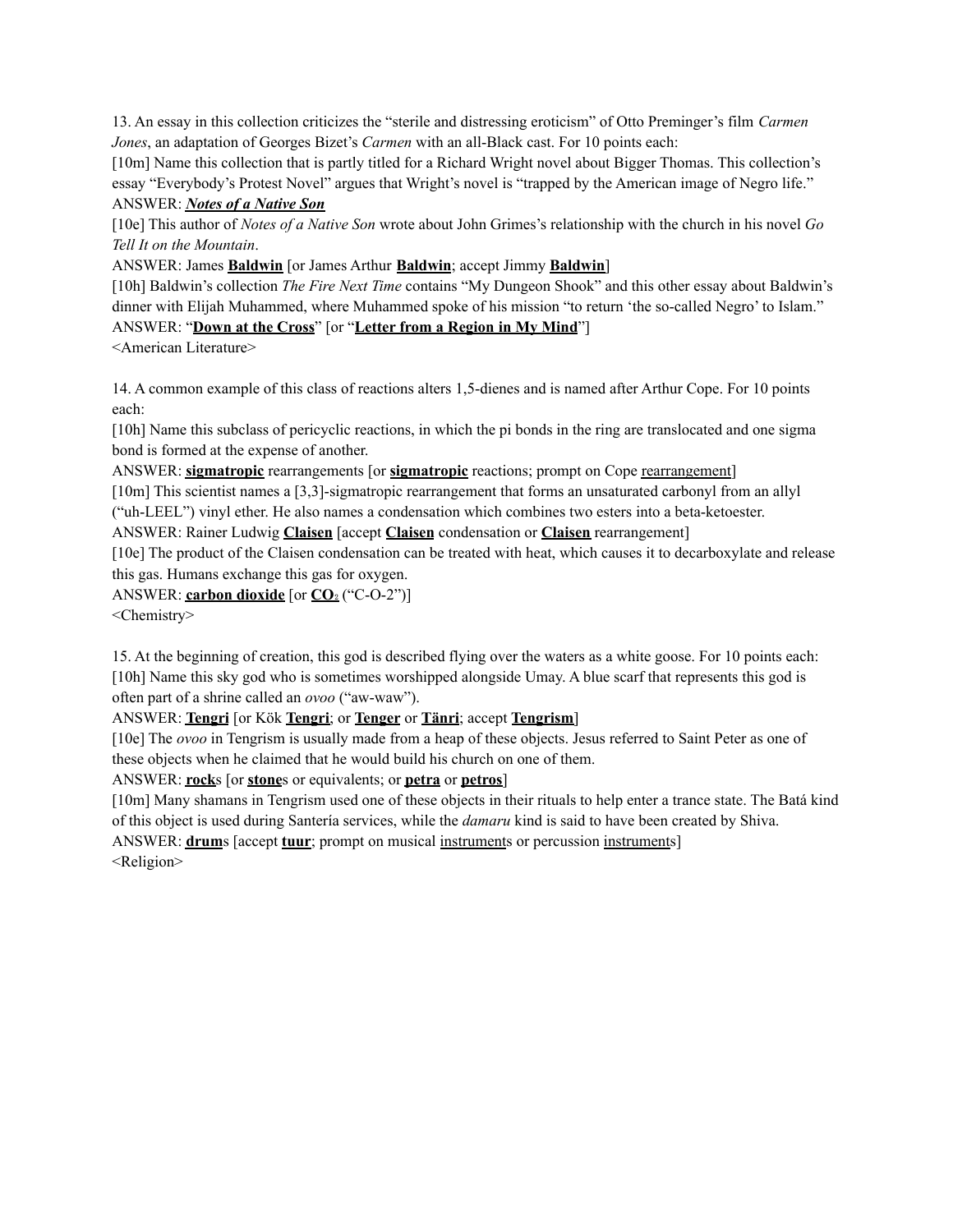16. Michael F. Conlin argued that antebellum sectional debates often drew on legal arguments in *The Constitutional Origins of the American Civil War*. For 10 points each:

[10e] In 1846, the *National Anti-Slavery Standard* singled out this clause as the Constitution's worst. This infamous "compromise" ignored Native Americans and counted the enslaved as fractional people to apportion representatives.

ANSWER: **three-fifths** compromise [or **three-fifths** clause; or **3/5**; accept **Article One, Section 2, Clause 3**] [10m] The Fugitive Slave Act led northern states to pass personal liberty laws to protect this right. After riots in Baltimore, Justice Taney ruled that President Lincoln could not suspend this right in *Ex parte Merryman*. ANSWER: **habeas corpus** [or writ of **habeas corpus**; prompt on "great writ"]

[10h] After he escaped slavery to Ontario, Henry Bibb argued that South Carolina violated this clause by imprisoning free Black sailors. This clause in Article Four prohibits interstate discrimination and affords the right to travel.

ANSWER: **privileges and immunities** clause [or **comity** clause; do not accept or prompt on "privileges or immunities clause"] (Bibb published this argument in the newspaper he founded, *Voice of the Fugitive*.) <American History>

17. A collection by this mythographer organizes its contents by "Common Songs," "Special Songs," and "Hymns," all of which are arranged in trochaic tetrameter. For 10 points each:

[10h] Name this mythographer. A different work compiled by this mythographer follows a "steadfast old" hero's conflict with the evil Maiden of the North.

ANSWER: Elias **Lönnrot** (The works are the *Kanteletar* and the *Kalevala*.)

[10e] Lönnrot ("LEARN-root") lived in this modern-day Nordic country and collected its traditional folktales and songs in the *Kanteletar* and the *Kalevala*.

ANSWER: **Finland** [or Republic of **Finland** or Republiken **Finland**; or **Suomi** or **Suomen** tasavalta] [10m] In the *Kalevala*, this hero crafts the first kantele from a giant pike's jawbone. The *Kalevala* ends with this legendary bard sailing away from Finland.

ANSWER: **Väinämöinen**

<Mythology>

18. The Wallis product introduces a coefficient of the square root of two pi in this formula. For 10 points each: [10h] Name this formula that can be derived by applying the trapezoid rule to the integral of the natural logarithm and bounding the error with the Euler–Maclaurin formula.

ANSWER: **Stirling**'s approximation [or **Stirling**'s formula]

[10e] Stirling's formula is an approximation of this function. This function, which gives the number of permutations of *n* objects, equals the product of the integers from 1 to *n* and is symbolized with an exclamation point.

## ANSWER: **factorial**

[10m] Stirling's formula can also be derived by applying a change of variables to this function. This function is a generalization of the factorial to the complex numbers, outputting the factorial of *n* minus one for integer inputs *n*. ANSWER: **gamma** function

<Other Science>